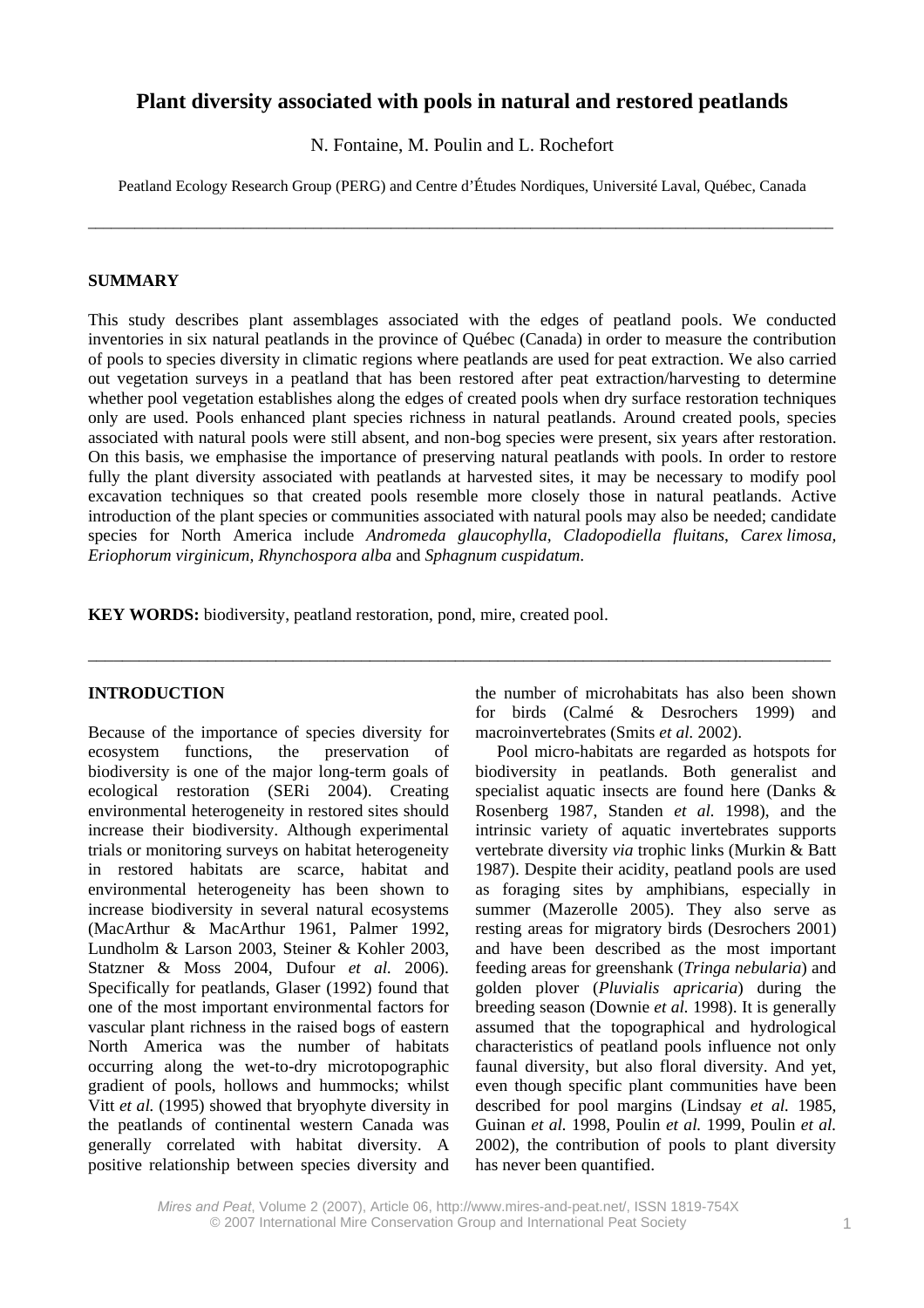Despite the significance of pools for biodiversity, their creation has seldom been included in peatland restoration projects. In Europe, bog restoration usually involves the re-wetting of peat surfaces, and in some cases this has resulted in the development of *Sphagnum* vegetation or the formation of floating rafts with typical hummock-hollow vegetation (Lamers *et al.* 1999). In North America, efforts have been devoted to the re-establishment of suitable hydrological conditions and the accumulation of plant biomass over extensive flat surfaces (Rochefort *et al.* 2003). However, these restoration measures create homogeneous surfaces that do not allow return of the full array of faunal diversity typical of raised bog (van Duinen *et al.* 2003). Verberk *et al.* (2006) recommended that a variety of hydrological conditions should be created in restored sites in order to enhance environmental heterogeneity. The creation of pools would be an efficient means for promoting diverse hydrological conditions in the restoration of dry harvested peatland surfaces. Pools were created on one restored site in Canada, but four years after their establishment, the created pools still differed from natural ones (Mazerolle *et al.* 2006). Amphibian tadpoles were 1–5 times more abundant and arthropods 2–26 times less abundant in created pools than in natural ones, although several bog specialist arthropods had colonised the created pools. The dominant plant species also differed between the two types of pools and the cover of most vegetation strata was lower in created pools.

As the establishment of vegetation around created pools was unsuccessful in preliminary trials, the development of restoration techniques for pool vegetation appears to be important (Mazerolle *et al.* 2006). However, the preliminary trials were very modest, and natural recolonisation of created pools has never been assessed quantitatively. In order to define appropriate goals for pool restoration, a better understanding of the contribution of pools to plant diversity in natural and restored peatlands is required.

We investigated the contribution of pools to natural peatland plant diversity by comparing the vegetation around pools with the vegetation of peatland expanses. To determine whether active plant introduction is needed to restore vegetation around pools in extracted peatlands, we compared plant diversity and vegetation assemblages between natural pools and created pools. For the same purpose, we also estimated how restored pools increase plant diversity within restored peatlands. In the research reported in this paper, three hypotheses are tested, namely:

- 1. pools increase vegetation diversity in natural peatlands;
- 2. vegetation diversity around created pools in restored peatlands is similar to vegetation diversity in non-pool habitats; and
- 3. vegetation diversity around created pools differs from vegetation diversity around natural pools.

# **METHODS**

# **Vegetation survey in natural peatlands**

# *Site description*

We surveyed six natural peatlands in the Low Boreal and Eastern Temperate wetland regions of Canada (Natural Resources Canada 2006) (Figure 1). Annual precipitation ranges from 887 mm to 1170 mm and mean annual temperature from 1.5ºC to 4.7ºC across the sites, and the surveyed peatlands are surrounded by forested or agricultural landscapes with a small fraction of urban land (Table 1). All of them are ombrotrophic and therefore dominated by *Sphagnum* mosses. These peatlands were chosen because they were characterised by pools and because they represent the range of bog vegetation for the main peat harvesting regions of southern Québec.

# *Sampling*

For each peatland, the vegetation cover was evaluated in 60 circular quadrats of area  $0.5 \text{ m}^2$ . Half of the quadrats were located at pool margins and the other half on two transects at least 25 metres distant from pools. Natural pools in southeast Canadian peatlands are normally between 1 and 100 m2 in area (PERG unpublished data). The average dimensions of the surveyed pools were  $60 \text{ m}^2$  in area and 1 m deep. A sinuous transect was established from aerial photography to follow the margins of adjoining pools and to cover a large number of pools. Pool quadrats were recorded every 20 metres. Each quadrat was placed so that 80% of the sample was adjacent to open water and 20% was in the water to ensure that aquatic vegetation was included. The pool margins were sometimes forested but tree cover never exceeded 50%. We therefore chose to confine the two non-pool transects to open habitats (i.e. with less than 50% tree cover) to make them comparable with the pool quadrats. These two transects were located, again using aerial photographs, to represent the range of open habitats present. Two types of open habitats were distinguished, namely 'pure herbaceous zones' and 'shrub zones with scattered herbs, larches,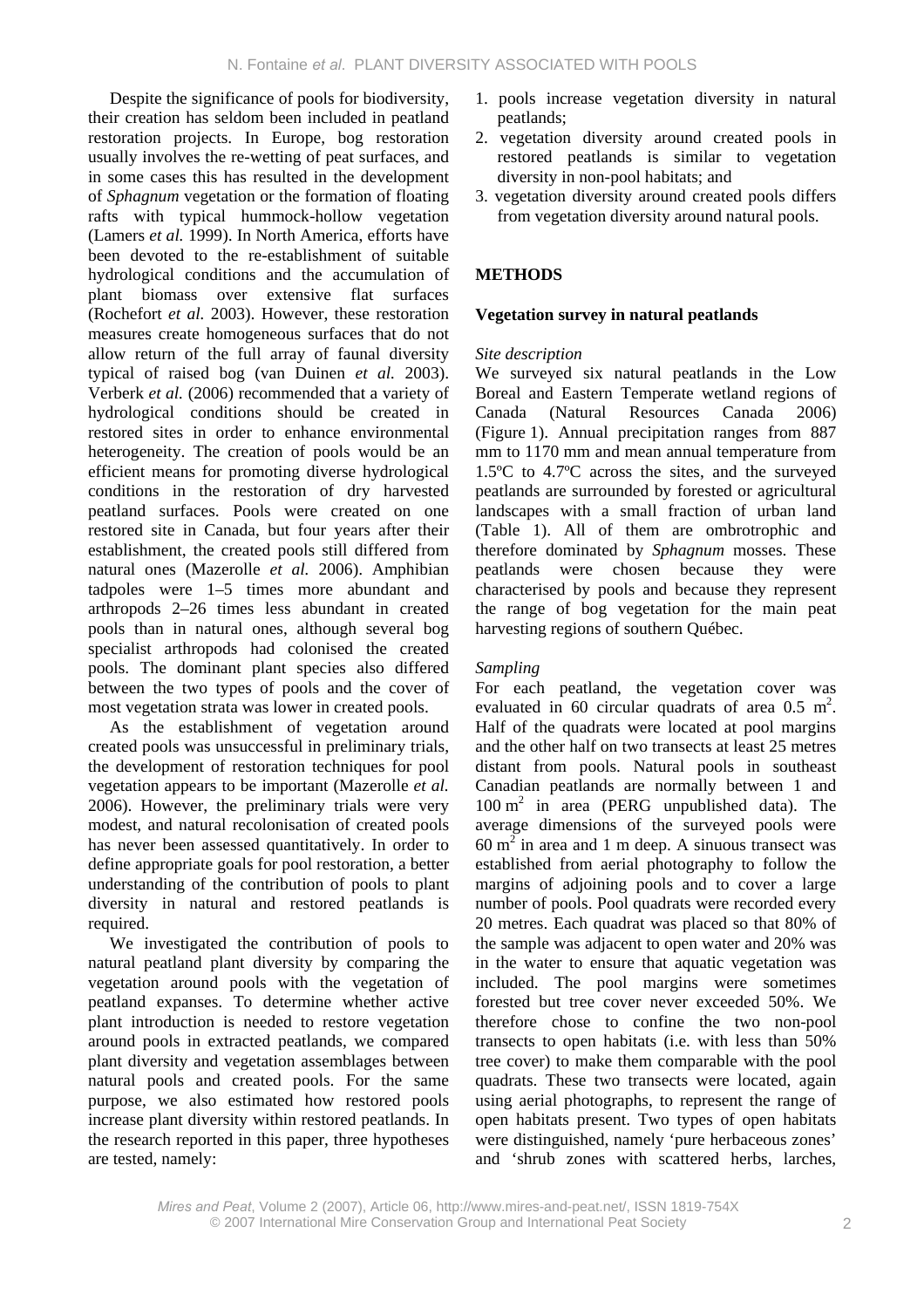

Figure 1. Map of part of the province of Québec, Canada, showing the locations of the Bois-des-Bel restored peatland and the six natural peatlands surveyed during this study.

| <b>Sites</b>                          | Precipitation |      | Temperature $(^{\circ}C)$ |      | Landscape $(\%)$ |       |              |  |  |
|---------------------------------------|---------------|------|---------------------------|------|------------------|-------|--------------|--|--|
|                                       | (mm)          | Year | Jan                       | Jul  | Forested         | Urban | Agricultural |  |  |
| Ste-Marguerite-<br>Marie, L'Ascension | 886.9         | 2.3  | $-16.4$                   | 18.2 | 54               |       | 44           |  |  |
| Pointe-Lebel                          | 1014.4        | 1.5  | $-14.4$                   | 14.5 | 96               | 3     |              |  |  |
| Grande-Plé-Bleue,<br>Rivière Quelle   | 1169.6        | 4.7  | $-11.9$                   | 19.6 | 27               | 4     | 69           |  |  |
| Dosquet                               | 1169.6        | 4.7  | $-11.9$                   | 19.6 | 60               |       | 39           |  |  |
| Bois-des-Bel                          | 962.9         | 3.2  | $-12.6$                   | 17.8 | 30               |       | 67           |  |  |

Table 1. Observed climatic norms for temperature and precipitation, and surrounding landscape types, for the surveyed peatlands.

Sources: Environment Canada (2006) (precipitation and temperature); Robitaille & Saucier (1998) (landscape types).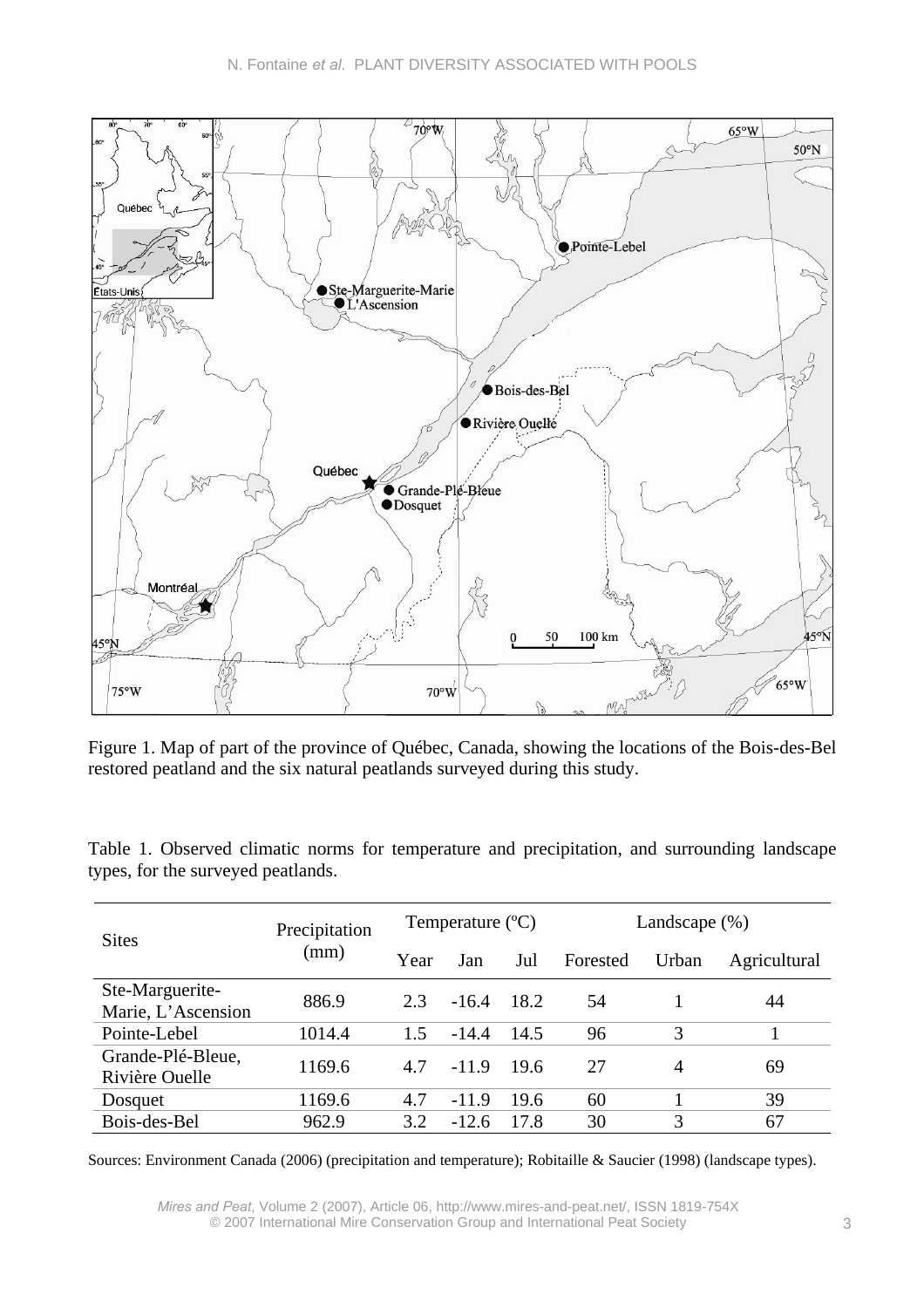and/or spruces'. For the two peatlands (Rivière Ouelle and L'Ascension) with only one open habitat type, the two transects were placed in two different locations but in the same habitat. Quadrats were again placed at 20 metre intervals on each transect. For all quadrats, species cover was evaluated to the nearest 2% for vascular plants, mosses and lichens.

#### **Vegetation survey in the restored peatland**

#### *Site description*

Bois-des-Bel (BDB) peatland is located in southern Québec (47° 58' N, 69º 26' E; Figure 1, Table 1). The whole peatland covers 189 ha, of which 11.5 ha were harvested for horticultural peat from 1972 to 1980. When peat harvesting activities ceased, a 2 m thick layer of peat remained. A vegetation survey conducted in 1995, 15 years after harvesting ended, revealed that the vegetation was still very sparse due to the harsh environmental conditions typical of abandoned sites (Poulin *et al.* 2005). The cover of the different vegetation strata was less than 5% and *Sphagnum* had not recolonised. Restoration of 8.4 ha of the site was initiated in 1999 in collaboration with the peat industry (PERG undated, Figure 2). The site was levelled to eliminate smallscale microtopography, peat berms were constructed perpendicular to the topographic gradient, plants were collected from a natural bog and spread as fragments on the peatland surface as a restoration measure, a straw mulch was added to protect the plant fragments from desiccation, the drainage ditches were blocked to retain water, and finally a light dressing of phosphorus fertiliser was applied to promote plant establishment. A zone of 3.1 ha was not restored. This zone consisted of three peat fields, one of which serves as a buffer zone between the rewetted and the non-rewetted areas (Figure 2). In an effort to increase site biodiversity and to restore past regional pool diversity, eight pools (6 x 12 m) were dug to a maximum depth of 1.2 m and were shaped with both a shallow and a steep bank to represent the natural variability of pool topography (Figure 3). With a residual peat deposit of two metres, pool bottoms were characteristically peaty, and no mineral soil or deep minerotrophic peat was exposed when digging them. However, Lavoie *et al*. (2001) showed that the transition from fen to bog peat is at 1 m depth in the peat profile. Pool bottoms may thus be close to the fen-bog transition that occurred during development of the peatland. Between 2000 and 2006, mean water pH for pools at Bois-des-Bel was  $4.53 \ (\pm 0.55)$ ; PERG unpublished data). During restoration, a paired design was used in which vegetation was introduced around four pools in 2000 and no introductions were made at the four other pools.

#### *Sampling*

Vegetation surveys were conducted around created pools to test whether the re-establishment of pool physical characteristics alone was sufficient for the re-establishment of typical pool vegetation through natural recolonisation. To avoid any sampling bias resulting from plant introduction trials, we chose to survey only the four pools where no interventions were made even though the reintroductions were not effective (Mazerolle *et al.* 2006). The vegetation of these four pools was surveyed using 12 circular quadrats of  $0.5 \text{ m}^2$ . For comparison, the vegetation was also surveyed along four transects located at least 25 metres from pools on the same four peat fields (Figure 2). Twelve randomly located quadrats were surveyed for each transect. For all quadrats, species cover was evaluated to the nearest 2% for vascular plants, mosses and lichens.

### **Data analyses**

We used species richness as a measure of diversity and compared it between: 1) natural areas with and without pools, 2) restored areas with and without pools, and 3) natural pools and created pools. We used Student's T test to test the significance of these comparisons. Statistical analyses were conducted in SAS software version 8 (SAS Institute 1999–2001).

To assess changes in species diversity among habitats we calculated *β*-diversity (species turnover between sites) using the method of Harrison *et al*. (1992). We used the following formula:

$$
\beta = \{ ((S/\overline{\alpha})-1)/(N-1) \} \times 100
$$

where  $S =$  the total number of species recorded,  $\alpha =$ mean  $\alpha$ -diversity (species richness) for all sites, and  $N =$  the number of sites. Values of  $\beta$  range from 0 (no turnover) to 100 (every sample has a unique set of species) (Magurran 2004). Three *β*-diversity calculations were carried out. The first one included pool quadrats and non-pool quadrats in natural peatlands, the second one included pool quadrats and non-pool quadrats in the restored peatland, and the third one included pool quadrats in natural and restored peatlands. The average species richness for natural pools is based on six peatlands with several surveyed pools for each, while the average species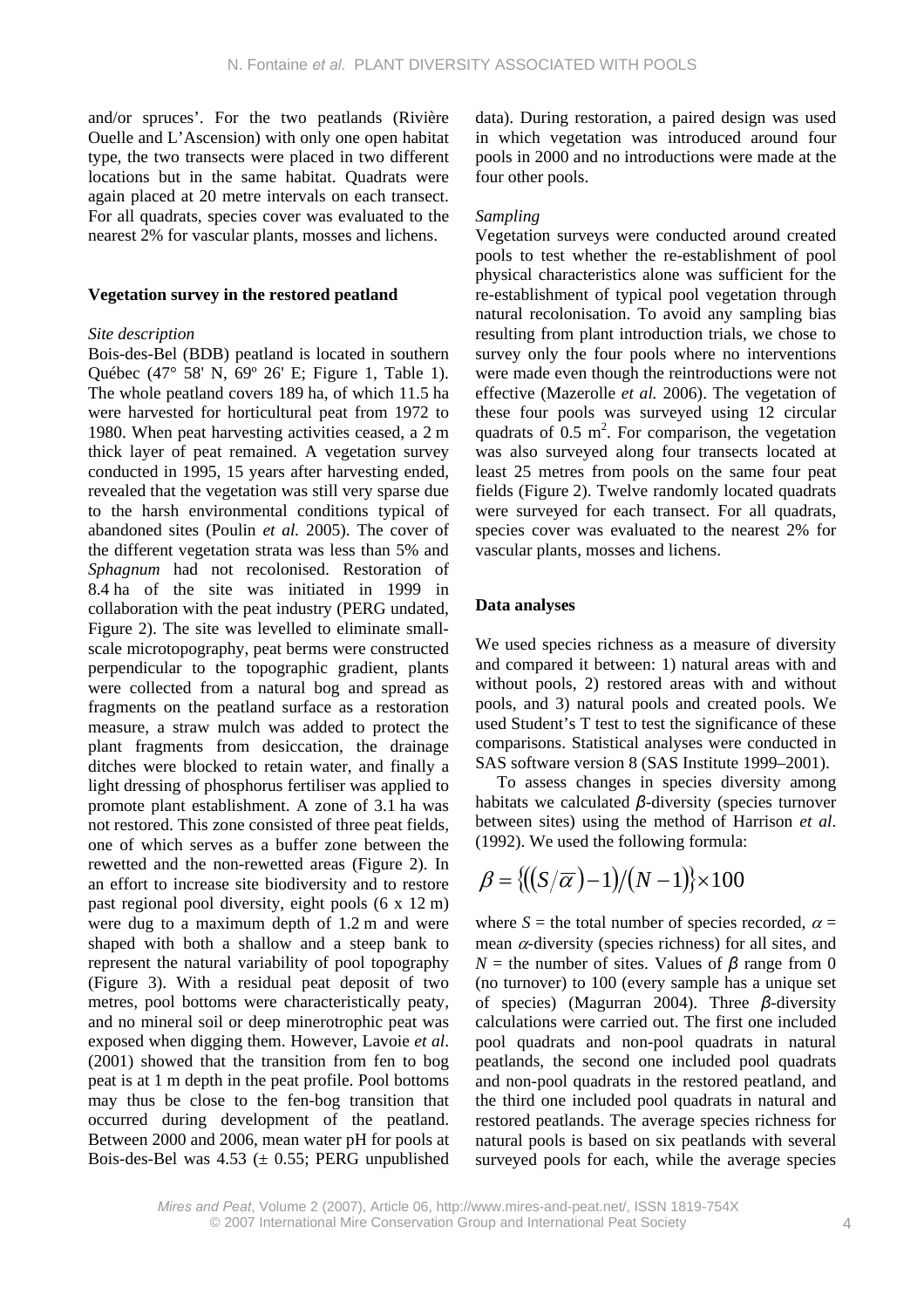

Figure 2. Schematic map of the Bois-des-Bel (BDB) restored peatland, showing the locations of the four surveyed pools and the four vegetation survey transects.

richness for created pools results from a survey conducted around four pools within a single site. We surveyed only one restored site with pools because there is no other restored site with created pools in eastern Canada. This makes the comparison of species richness between natural and created pools conservative because the latter were likely to show lower species richness owing to their location within the same site. For *β*-diversity measurements, this unbalanced design should not affect the outcome of our study as species did not vary much between the natural peatlands despite the large geographical distances between sites. In fact, few species were restricted geographically. The main differences amongst sites were expressed in terms of species abundance, which was not used for *β*diversity calculations.

To assess the influence of pools on plant species composition for both restored and natural peatlands, we conducted two redundancy analyses (RDA) with Hellinger transformed species data, one for natural and one for restored peatlands. This transformation is recommended for RDA, which is a Euclideanbased analysis, as community composition data contain many zero values (Legendre & Gallagher 2001). The presence or absence of pools was used as the only constraining variable and thus only the first axis of the RDA was constrained. Sites were included as covariables in order to partition out variation associated with site location because the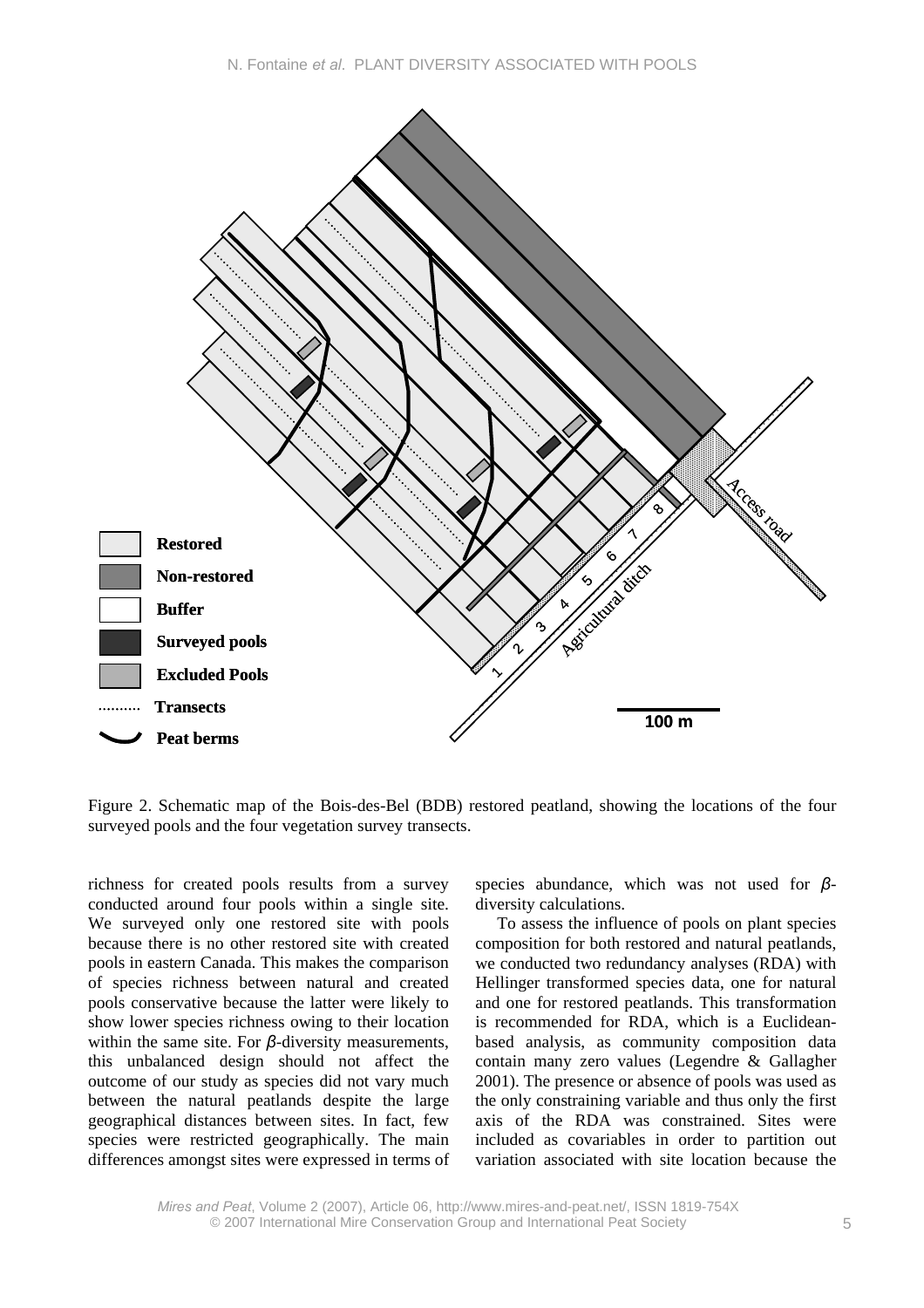

Figure 3. A natural pool (above) and a restored pool (below).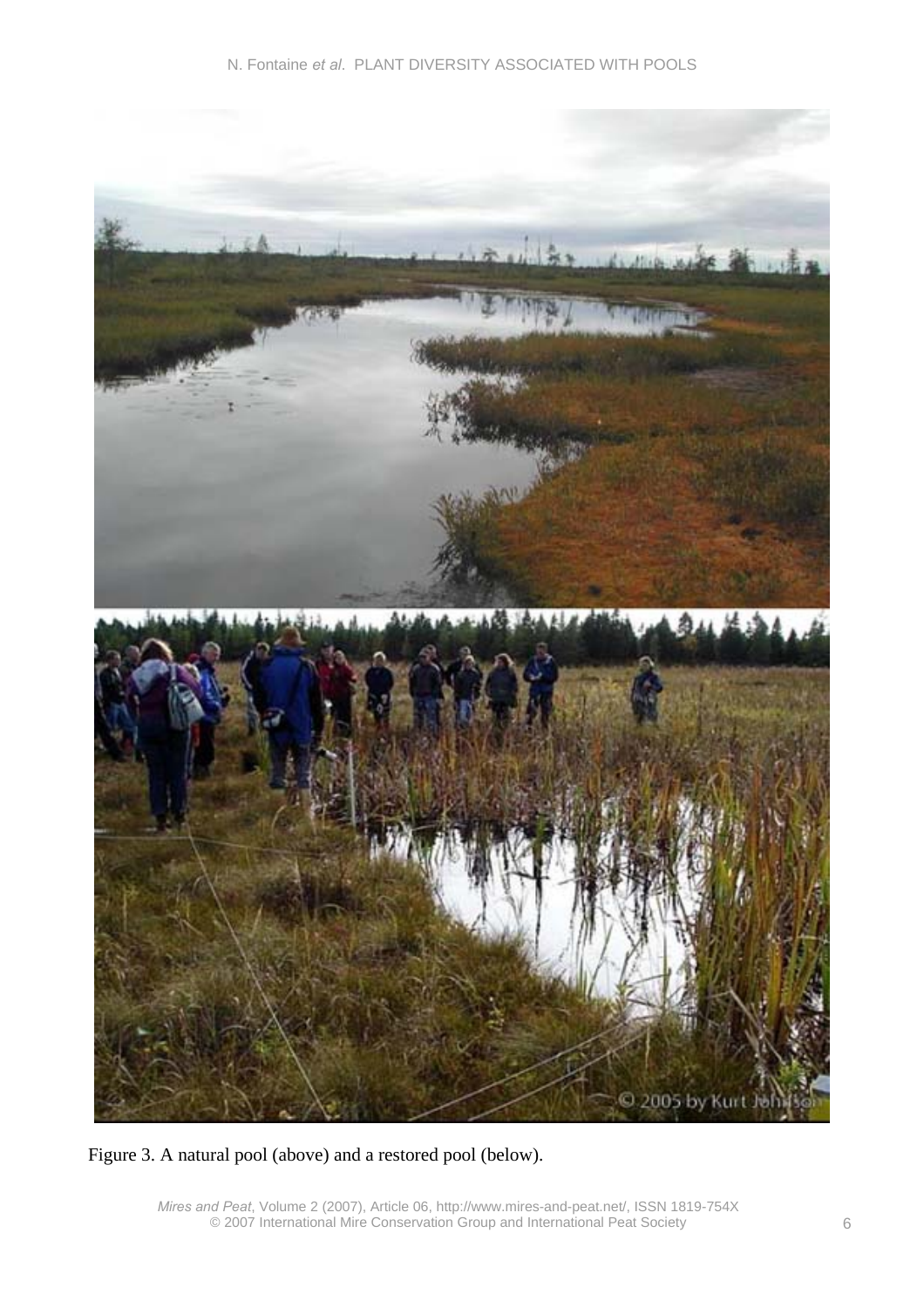location of the site, with its own climate and local setting, may influence species composition. The analysis thus showed the responses of species to pools alone. We conducted a third RDA analysis with Hellinger transformed species data to assess the variation in species composition around pools associated with the sites *per se*. For this analysis, sites were treated as if they were environmental variables and only pool quadrats from both restored and natural sites were included. All RDA analyses were conducted using Canoco for Windows, version 4.0 (ter Braak & Smilauer 1998) and the significance of the environmental variables was tested with the Monte Carlo re-sampling procedure (999 permutations under the reduced model).

## **RESULTS**

The analysis of species diversity allowed us to evaluate the role of pools in increasing the number of species present in both natural and restored peatlands. Pools significantly increased species richness in both natural and restored peatlands ( $P <$ 0.01; Table 2, Appendix 2). Natural peatlands had an average of 35 species and this figure dropped to 24 when data from pool quadrats were omitted. The same pattern was found in the restored peatland, where there was an average of 34 species per peat field when all quadrats were considered and this number dropped to 27 when pool quadrats were excluded. Created pools were as diverse as natural pools since both showed a species richness of 24 species. However, the high *β*-diversity between natural and restored pools  $(\beta_p = 54;$  Table 2) indicates a high species turnover between these two habitats, and thus that their species assemblages differed greatly. The *β*-diversity within natural peatlands including pools and non-pool areas was

lower ( $\beta_p$  = 32.6; Table 2) than between natural and restored pools, which indicates that species assemblages in pool and non-pool areas in natural peatlands had more species in common than did the species assemblages of natural and restored pools. Habitats within the restored peatland were the most similar, as indicated by the lowest *β*-diversity (23.8; Table 2). This implies that although pools increased the species diversity of the restored site, the species assemblages of pool and non-pool samples within the restored site had many species in common.

The ordinations indicate that the presence of pools explained 16.3% of the variation in species distribution in natural peatlands ( $P < 0.01$ ; Figure 4). Some species, such as the bryophytes *Cladopodiella fluitans* and *Sphagnum cuspidatum* and the cyperaceous species *Carex limosa* and *Rhynchospora alba*, were associated with pools. Others, for example the ericaceous species *Kalmia angustifolia* and *Rhododendron groenlandicum* and the moss *Sphagnum fuscum*, were found mostly in open habitats distant from pools. Factors affecting the distributions of *Sphagnum rubellum* and *Sphagnum magellanicum* appear not to have been measured in this study since these two species are placed vertically, more or less parallel with the second axis of the ordination, which represented 11.6% of the variation in plant distribution.

The presence of pools in the restored peatland was as important as their presence in natural peatlands in explaining the variation in species distribution, as it accounted for 16.4% of the plant species distribution ( $P < 0.01$ ; Figure 5). Only *Typha latifolia,* a species that does not grow in natural bogs, was associated with pools. The peatland species *Chamaedaphne calyculata*, *Eriophorum vaginatum*, *Polytrichum strictum* and *Rhododendron groenlandicum* were more abundant in non-pool areas. Other species like *Drosera*

Table 2. Values of species richness  $(\pm SD)$  for all quadrats sampled in the six natural peatlands and one restored site as well as for non-pool quadrats and pool quadrats in the same sites. Values of *β*-diversity, which indicates species turnover amongst habitats, are shown for different pairs of habitats (**β**<sub>n</sub>: pool and non-pool habitats in natural peatlands; *β***r** : pool and non-pool habitats in the restored peatland; *β***p** : pools in natural and restored peatlands).

|          | $N^*$ | Ouadrats/ $N^{\ast\ast}$ | All quadrats     | Non-pool quadrats | Pool quadrats          |                        |
|----------|-------|--------------------------|------------------|-------------------|------------------------|------------------------|
| Natural  |       | 60                       | 34.8 $(\pm 3.4)$ | 24.0 $(\pm 2.8)$  | 24.0 $(\pm 3.0)$       | $\beta_{\rm n} = 32.6$ |
| Restored |       | 24                       | 34.0 $(\pm 1.8)$ | $27.3 (\pm 2.2)$  | 24.0 ( $\pm$ 5.6)      | $\beta_{\rm r} = 23.8$ |
|          |       |                          |                  |                   | $\beta_{\rm n} = 54.0$ |                        |

\* For natural sites  $N = 6$  peatlands; for the restored site  $N = 4$  peat fields within the same peatland.

\*\* 60 quadrats were recorded in each natural site (30 around pools and 30 distant from pools) and 24 quadrats were surveyed on each restored peat field (12 around pools and 12 distant from pools).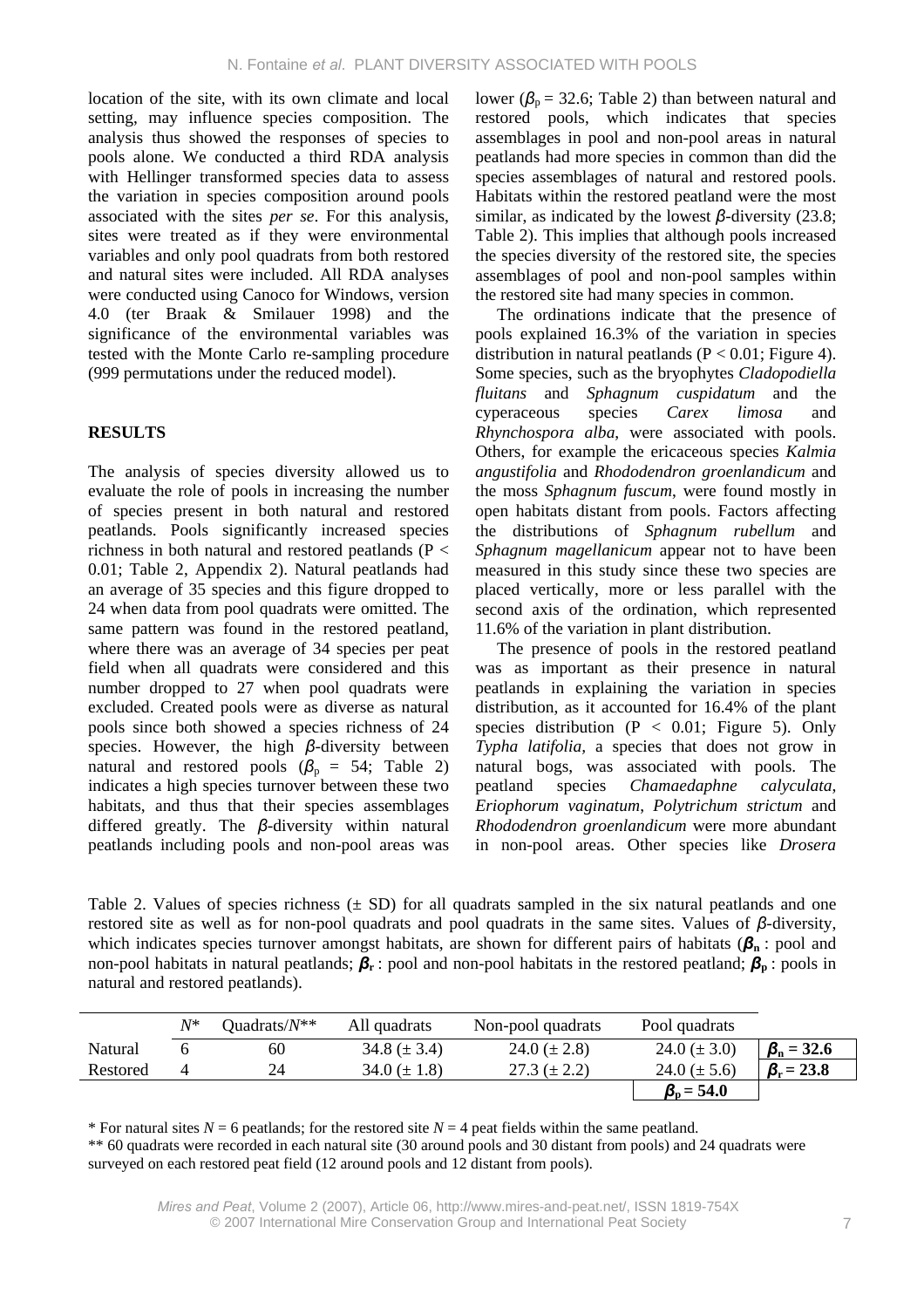

Figure 4. RDA of species distribution in relation to the presence of pools in natural peatlands. Only species with a species fit higher than 10% are shown. See Appendix 1 for species codes.

*rotundifolia*, *Lophozia incisa, Mylia anomala, Sphagnum fuscum*, *Sphagnum magellanicum*, *Sphagnum rubellum, Vaccinium angustifolium* and *Vaccinium oxycoccos* were less influenced by pools and thus had a broader spatial distribution within the restored peatland. Because *T. latifolia* was remarkably abundant in created pools (69% occurrence; Appendix 1, Figure 3), we removed this species from the data set and ran the same RDA again to see whether *T. latifolia* was the main factor explaining the differences in species assemblages between pool and non-pool quadrats at the restored site. Without *T. latifolia*, the presence of created pools still explained 12.4% of the variation within the vegetation of the restored site. Since no particular species seemed to be associated with pools, species abundances and frequencies rather than the species themselves were affected by the presence of pools in the restored site. Pools thus exert a quantitative rather than a qualitative influence on species occurrence at the restored site.

The third RDA was conducted to compare sites on the basis of the vegetation found around pools (Figure 6). The plant composition of pools varied significantly between sites  $(P < 0.01)$ . Despite the great regional variation of pool plant diversity between sites, the Bois-des-Bel (BDB) restored site was well separated from natural peatlands in the ordination. Even the centroid for Rivière Ouelle (RO), a geographically close site to BDB (Figure 1),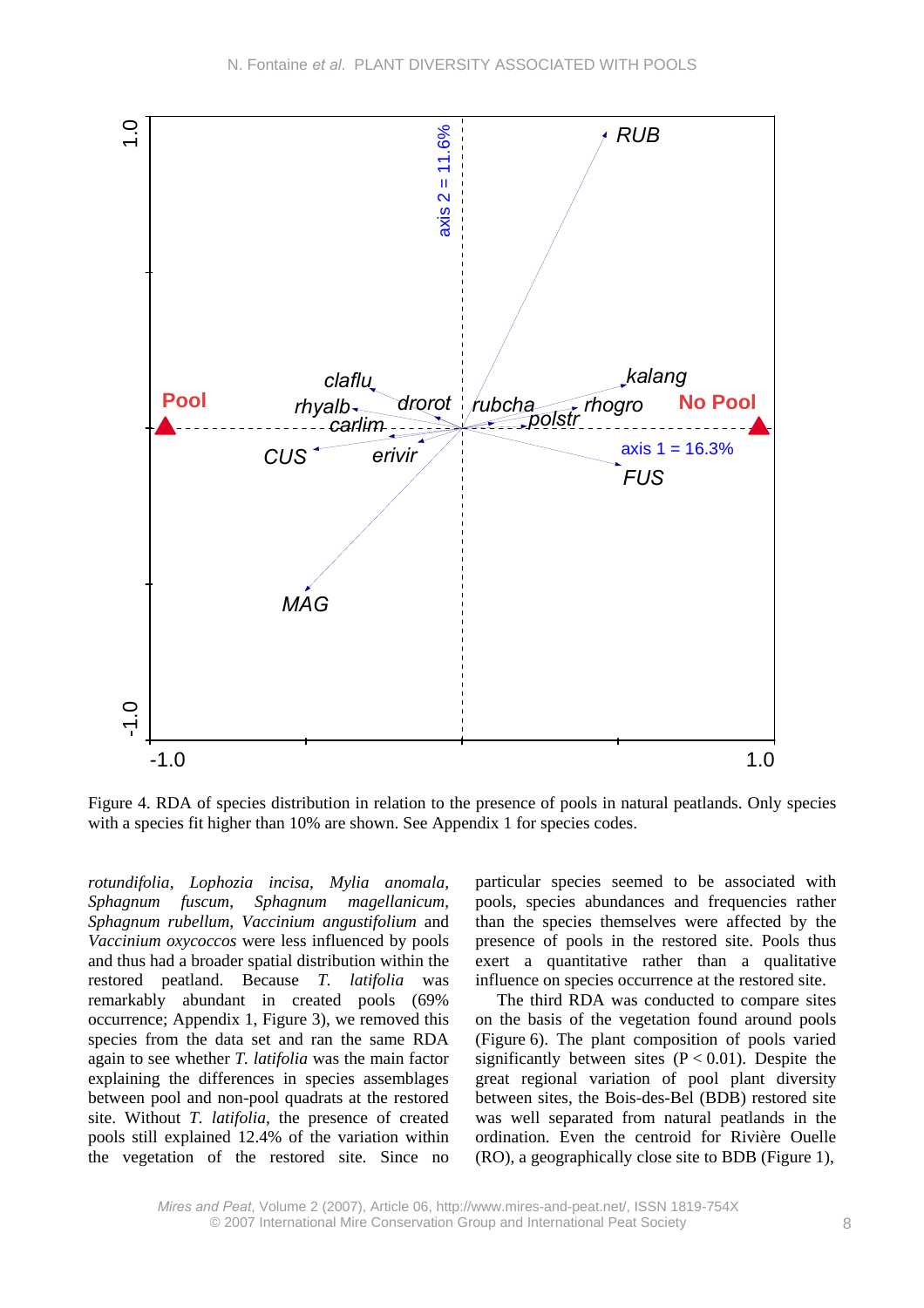

Figure 5. RDA of the species distribution in relation to pools in a restored peatland (Bois-des-Bel). Only species with a species fit greater than 10% are shown. See Appendix 1 for species codes.

was distant from BDB's centroid on the ordination biplot. The species assemblages of created pools thus differed from species assemblages found around natural pools, although the latter were variable in their own right.

### **DISCUSSION**

The presence of pools was an important factor in explaining the variation of species distribution in natural peatlands. Some species grew around pools and nowhere else, for example *Drosera anglica, Drosera intermedia, Nuphar lutea* ssp. *variegata, Rhynchospora alba, Sphagnum cuspidatum*,

*Utricularia cornuta*, *Vaccinium macrocarpon,* and *Warnstorfia fluitans* (Appendix 1). Pools thus increased the species richness of natural sites, and this was reflected by the high *β*-diversity between areas with and without pools. Some other species were not found exclusively around pools but their occurrence was much higher around pools than in other areas of open peatland; these included *Andromeda glaucophylla*, *Carex limosa, Cladopodiella fluitans, Drosera rotundifolia*, *Eriophorum virginicum*, *Sphagnum fallax, and S. papillosum* (Appendix 1)*.* Therefore, pools provide suitable conditions for plants that are not widespread elsewhere in peatlands. These results are in agreement with other studies on species diversity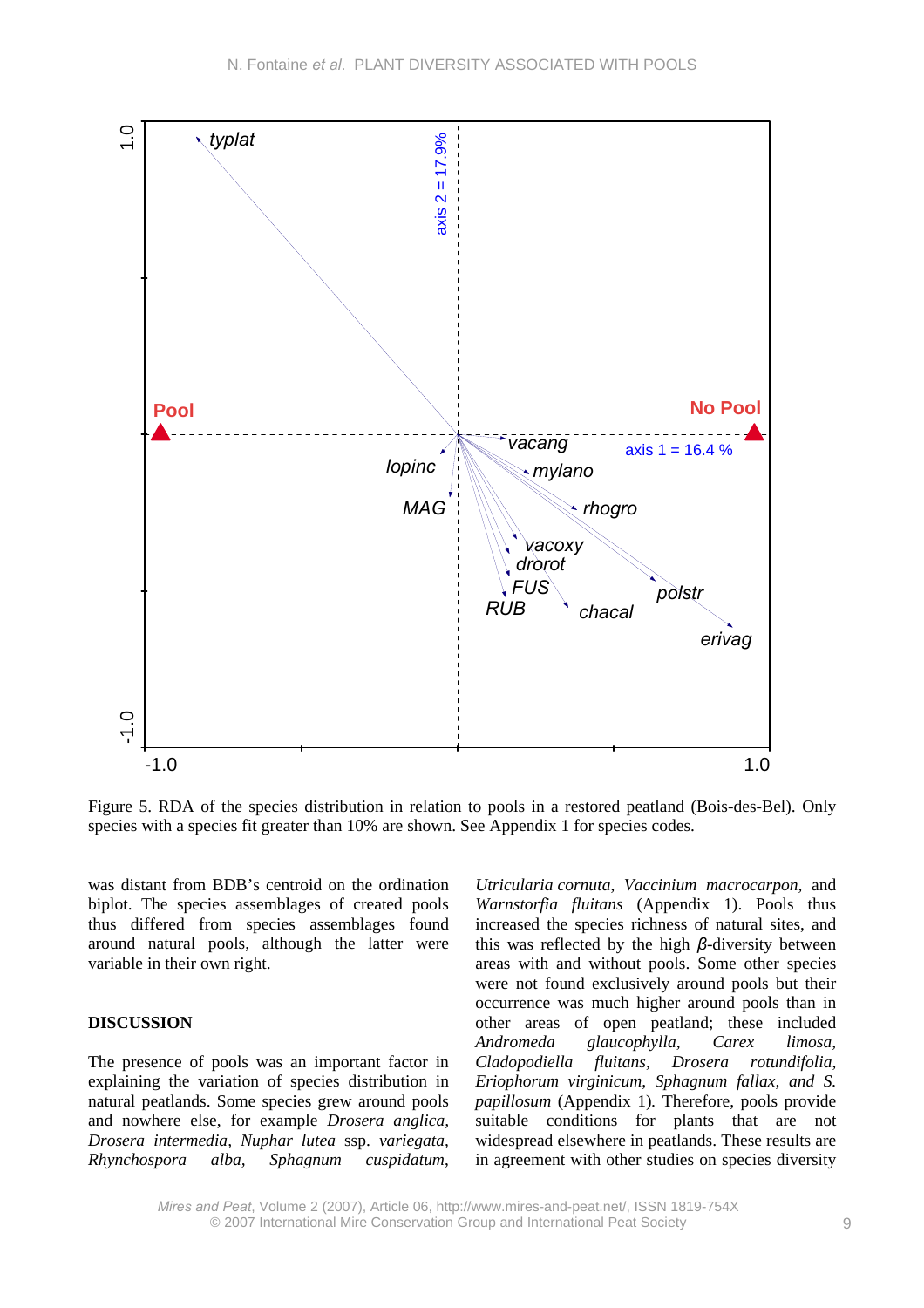

Figure 6. RDA of the pool vegetation of natural peatlands (Pointe-Lebel  $=$  PL, Ste-Marguerite-Marie  $=$ SMM, Dosquet = DOS, L'Ascension = ASC, Grande-Plé-Bleue = GPB, Rivière Ouelle= RO) and the restored peatland (Bois-des-Bel = BDB). Only species with a species fit higher than 10% are shown. See Table 1 for site characteristics and Appendix 1 for species codes.

of ponds in different ecosystems. Palmer *et al*. (1992) have suggested that ponds contribute significantly to wetland plant diversity in Great Britain, whilst William *et al.* (2004) have shown that ponds and other small water bodies can contribute significantly to regional plant diversity in agricultural landscapes. For peatlands, Lindsay *et al*. (1985) found that particular species are associated with different types of pools in Britain. Our results also corroborate previous Canadian peatland studies. In their study on the reliability of satellite imagery for defining peatland vegetation diversity, Poulin *et al.* (2002) showed that *C. fluitans, D. rotundifolia,* 

*Nuphar lutea* ssp. *variegata, R. alba, S. cuspidatum* and *U. cornuta* were associated with pools on natural peatlands in Southern Québec. Mazerolle *et al.* (2006) published a list of dominant species for natural pools in eastern New Brunswick that includes several species associated with pools in the present study. These two studies were rather descriptive, however, and were not designed specifically to quantify the contribution of pools to peatland plant diversity by directly comparing areas with and without pools. From our study, it becomes obvious that pools play a major role in increasing plant diversity in peatlands.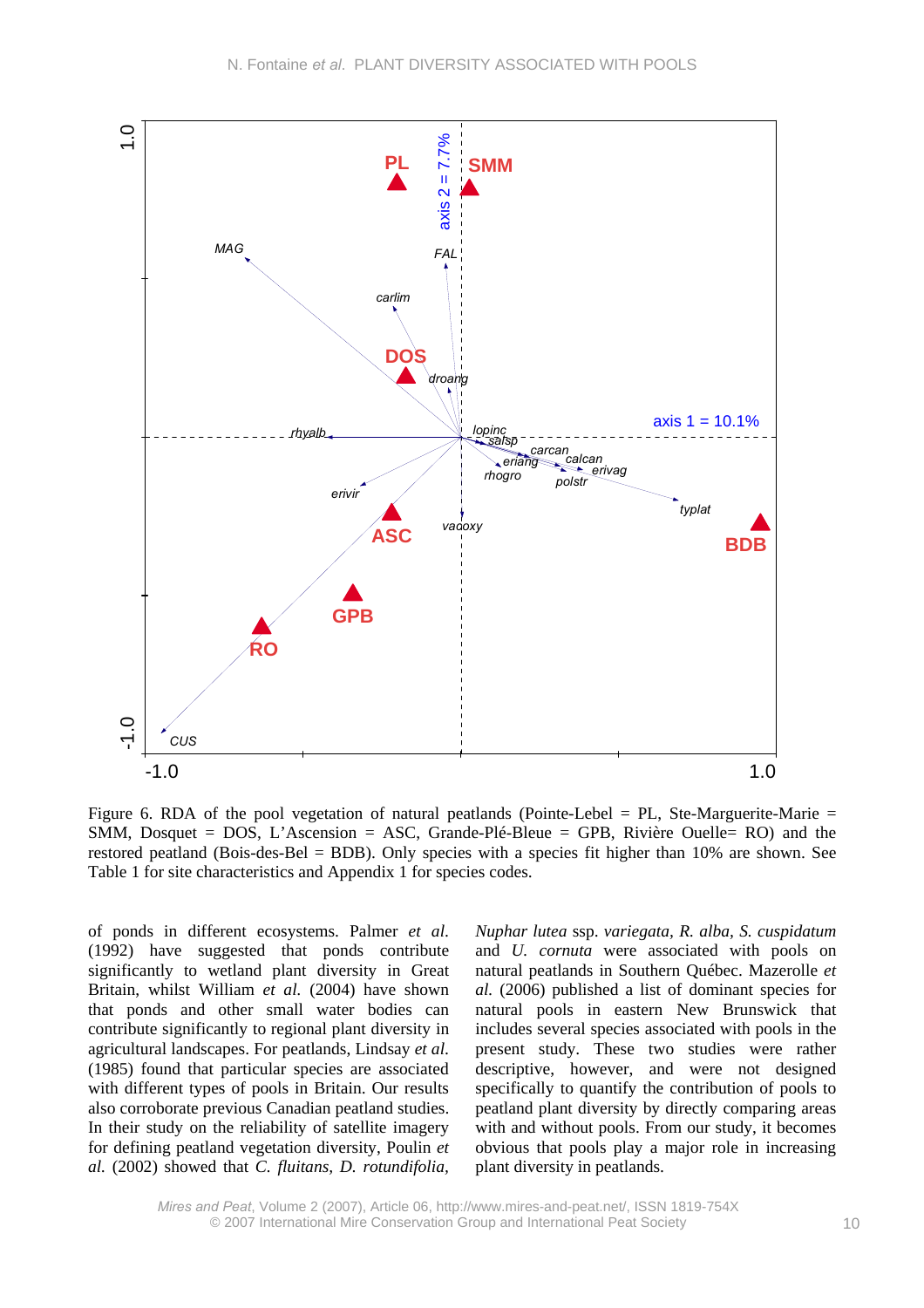For the restored peatland, both the relatively low *β*-diversity and the ordination indicated that areas with and without pools shared a great many species. This is not surprising because the same restoration technique was applied uniformly over the site (PERG unpublished data). However, as in natural peatlands, the presence of pools was still an important contributory factor to variation in species distribution. Some species were associated with created pools so that the species richness of the site was higher when quadrats placed around pools were considered. Yet an increase in species diversity associated with the presence of pools does not necessarily mean that restoration has been successful. For that, the restored ecosystem must show species assemblages and community structure similar to those of the reference ecosystem (SERi 2004). At the Bois-des-Bel restored site, the vegetation around created pools included both peatland and non-peatland species that established following the restoration of flat, dry areas. The species that grew only or mostly around created pools were not peatland plants (*Carex canescens, Juncus brevicaudatus, Lophozia incisa, Lycopus uniflorus, Salix sp*., and *Typha latifolia*; Appendix 1). Although most of these species were too rare or their distributions too variable to stand out in the ordination, pools were clearly characterised by high abundance of *Typha latifolia*. This very competitive species is not associated with bogs but forms monotypic stands in areas of shallow open water (Grace & Wetzel 1981) leading to low vegetation diversity (McNaughton 1968, Drexler & Bedford 2002). It follows that *T. latifolia* might compete with peatland species to colonise created pools at Bois-des-Bel. Its presence could in turn have an impact on the hydrological characteristics of created pools as the quality and quantity of the vegetation cover usually influences the physical and chemical characteristics of ponds (Angélibert *et al.* 2004). Conversely, the pool characteristics at Bois-des-Bel could themselves be an ecological filter limiting plant establishment. Peat areas near the steep banks of the pools may have been elevated slightly when peat was scooped out to form the pools, even though it was spread as uniformly as possible. This effect may explain the differences in species frequency between pool and non-pool samples from the restored site, a suggestion that is supported by the fact that bog species associated with drier microsites, like *Sphagnum fuscum,* were more common around pools than elsewhere. Also, the pH of water in created pools was higher than that of natural pools (Mazerolle *et al.* 2006). The mean

water pH for pools at BDB  $(4.53 \pm 0.55)$  for the years 2000 to 2006; PERG unpublished data), corresponds to the highest 1% of the pH of natural bog pools (Mazerolle *et al.* 2006). This could also have hampered the establishment of bog plants and promoted the occurrence of non-peatland species.

Non-peatland species may disappear with time as they are not adapted to peatland conditions. In particular, as *T. latifolia* is not adapted to acidic environments which are nutrient poor (Brix *et al.* 2002), it should decrease in abundance with time as *Sphagnum* mats develop. Indeed, *Sphagnum* is known to be a key ecosystem engineer that acidifies the ecosystem due to its high ion exchange capacity (Clymo 1964). Since 1999, the occurrence of *Sphagnum* at the site has increased steadily to 55% in 2005 and some *Sphagnum* cushions are now up to 20 cm thick (PERG unpublished data).

The high *β*-diversity between natural and created pools indicates that their vegetation communities are quite different from one another. After six years of restoration, only four species that grow exclusively or mostly in natural pools were found in created pools, namely *Sphagnum cuspidatum, S. fallax, S. papillosum* and *Drosera rotundifolia* (Appendix 1). *Sphagnum* species were found in very few samples (between 2% and 8% occurrence) whereas *D. rotundifolia* was present everywhere in the restored peatland, with a higher percentage occurrence in non-pool quadrats than in pool quadrats. Other species associated with natural pools were absent from created pools, irrespective of whether they were common or rare in natural pools. These results were predictable as there is no seed bank in mined peatlands to facilitate rapid plant colonisation (Salonen 1987, Huopalainen *et al.* 1998, Huopalainen *et al.* 2000). Moreover, there are no pools at the donor site where the plant fragments that were spread at Bois-des-Bel were collected. Nonetheless, spores and seeds from natural peatlands could colonise created pools, as peatland mosses and shrubs have high dispersion potential (Campbell *et al.* 2003, Sundberg *et al.* 2006). However, the time since restoration is probably too short for plant propagules to have colonised created pools and, moreover, the closest and second closest bog pools are located 40 and 70 km respectively from the study site. In fact, BDB is located within a region where peatlands have been either lost or greatly disturbed through peat mining, forestry and agricultural activities (Pellerin 2003). Thus, limitation of natural sources of plant propagules for species associated with peatland pools may greatly impede the natural colonisation of created pools.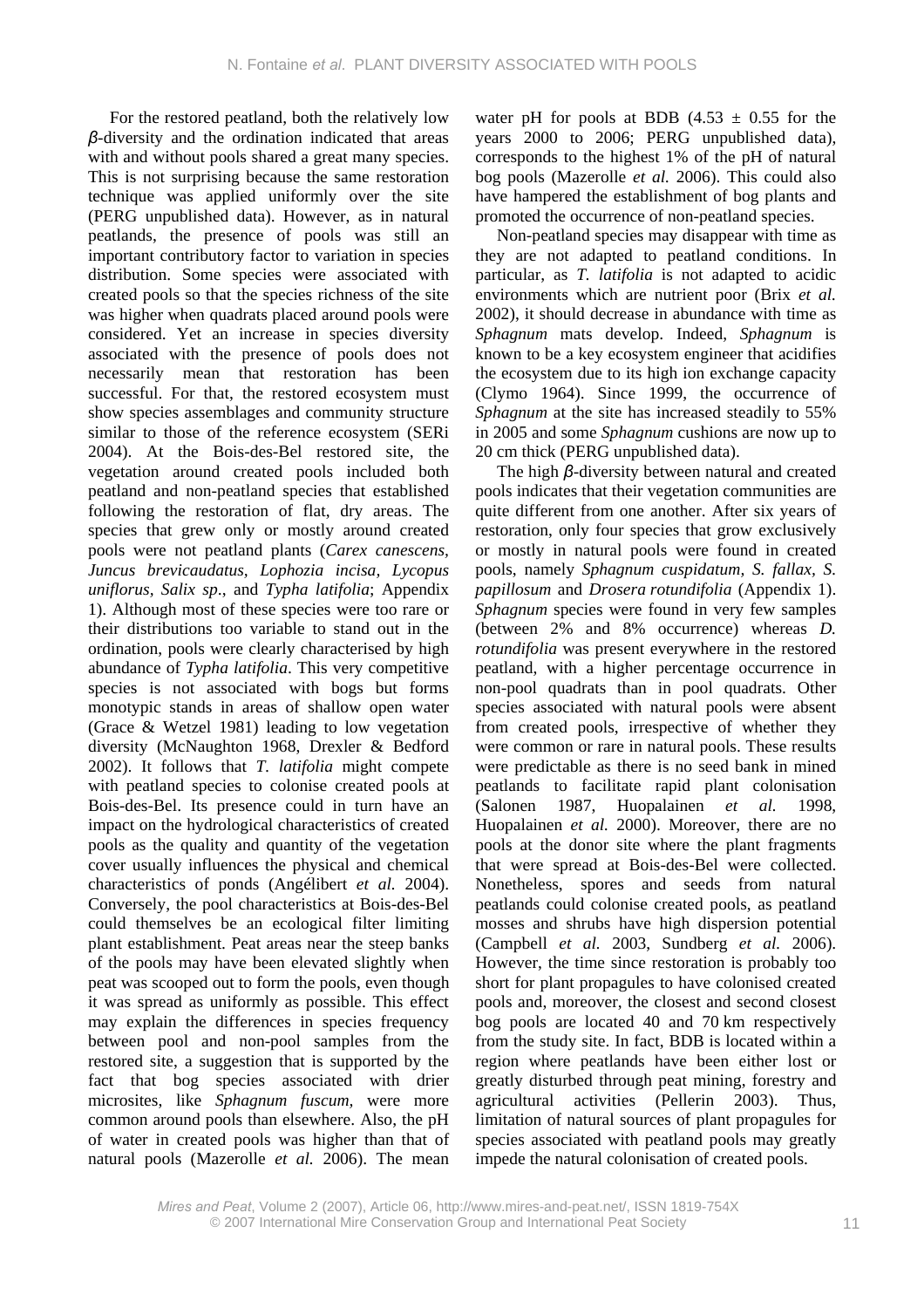## **CONCLUSION**

Our study emphasised the importance of pools for preserving peatland plant diversity. As restoration techniques for pools have not yet been developed, the most reliable way to preserve plant species associated with pools would be to protect peatlands with pools from industrial activities. Our study has shown that, when pools are created in mined peatlands, natural pool vegetation does not return within six years. This may be due to unfavourable physical and chemical attributes of the created pools, which may or may not diminish with time; but propagule availability is another potential issue. One approach to reducing the problem would be through altering the method used for creating pools so that they physically resemble more closely pools in natural peatlands. However, active plant introduction may also be needed to promote the establishment of species associated with pools. *Andromeda glaucophylla, Cladopodiella fluitans*, *Carex limosa, Eriophorum virginicum, Rhynchospora alba* and *Sphagnum cuspidatum* would be good target species since they are associated with and common in natural peatland pools and they do not seem to colonise created pools spontaneously. These species could be introduced as mixtures in order to re-create pool edge habitat, which would be consistent with the coarse filter approach of Noss (1987). Additional species that would be of high interest as fine filters owing to their rarity and their strict association with pools are *Drosera intermedia, D. anglica, Nuphar variegatum, Sphagnum papillosum, Utricularia cornuta* and *Vaccinium macrocarpon*.

We restricted our survey to bogs because this is the type of peatland that is mined for horticultural peat in Québec and for which restoration techniques are now available. However, a number of abandoned peatlands and sectors of peatland complexes contain minerotrophic peat, and restoration approaches are currently being developed for these. As pools or flarks also occur in fens, the restoration of abandoned peatlands with minerotrophic peat may also benefit from interest regarding pool restoration.

## **ACKNOWLEDGEMENTS**

The authors wish to thank G. Caisse, E. Chatel, G. Lambert and M. Lemieux for field assistance. We are also grateful to R. Andersen, S. Boudreau, M. Graf, C. Lavoie and two anonymous reviewers for providing valuable comments on earlier versions of the manuscript, and to G. Ayotte and D. Bastien for the identification of some plants. This work was supported by the NSERC's Industrial Research Chair in Peatland Management. The Chair benefits from the following industrial partners: Canadian *Sphagnum* Peat Moss Association, ASB Greenworld Ltd., Cie de Tourbe Fafard ltée, Fafard et frères ltée., La Mousse acadienne (1979) ltée., Les Tourbes Nirom Peat Moss inc., Les Tourbières Berger inc., Modugno-Hortibec, Premier Horticulture ltée., Sun Gro Horticulture inc., Tourbières Lambert inc., Ministère des ressources naturelles du Nouveau-Brunswick. N. Fontaine benefited from a NSERC scholarship.

### **REFERENCES**

- Angélibert, S., Marty, P., Céréghino, R. & Giani, N. (2004) Seasonal variations in the physical and chemical characteristics of ponds: implications for biodiversity conservation. *Aquatic Conservation: Marine and Freshwater Ecosystems,* 14, 439–456.
- Brix, H., Dyhr-Jensen, K. & Lorenzen, B. (2002) Root-zone acidity and nitrogen source affects *Typha latifolia* L. growth and uptake kinetics of ammonium and nitrate. *Journal of Experimental Botany*, 53, 2441–2450.
- Calmé, S. & Desrochers, A. (1999) Nested bird and micro-habitat assemblages in a peatland archipelago. *Oecologia*, 118, 361–370.
- Campbell, D.R., Rochefort, L. & Lavoie, C. (2003) Determining the immigration potential of plants colonizing disturbed environments: the case of milled peatlands in Québec. *Journal of Applied Ecology*, 40, 78–91.
- Clymo, R.S. (1964) The origin of acidity in *Sphagnum* bogs. *The Bryologist*, 67, 427–431.
- Danks, H.V. & Rosenberg, D.M. (1987) Aquatic insects of peatlands and marshes in Canada: synthesis of information and identification of needs for research. *Memoirs of The Entomological Society of Canada*, 140, 163– 174.
- Desrochers, A. (2001) Les oiseaux: diversité et répartition (Birds: diversity and distribution). In: Payette, S. & Rochefort, L. (eds.) *Écologie des Tourbières du Québec-Labrador (Peatland Ecology of Quebec-Labrador)*. Les Presses de l'Université Laval, Québec, 165–167 (in French).
- Downie, I.S., Coulson, J.C., O'Connell, M.J. & Whitfield, D.P. (1998) Invertebrates of importance to breeding birds in the Flow Country. In: Standen, V., Tallis, J. & Meade, R.

*Mires and Peat*, Volume 2 (2007), Article 06, http://www.mires-and-peat.net/, ISSN 1819-754X © 2007 International Mire Conservation Group and International Peat Society 12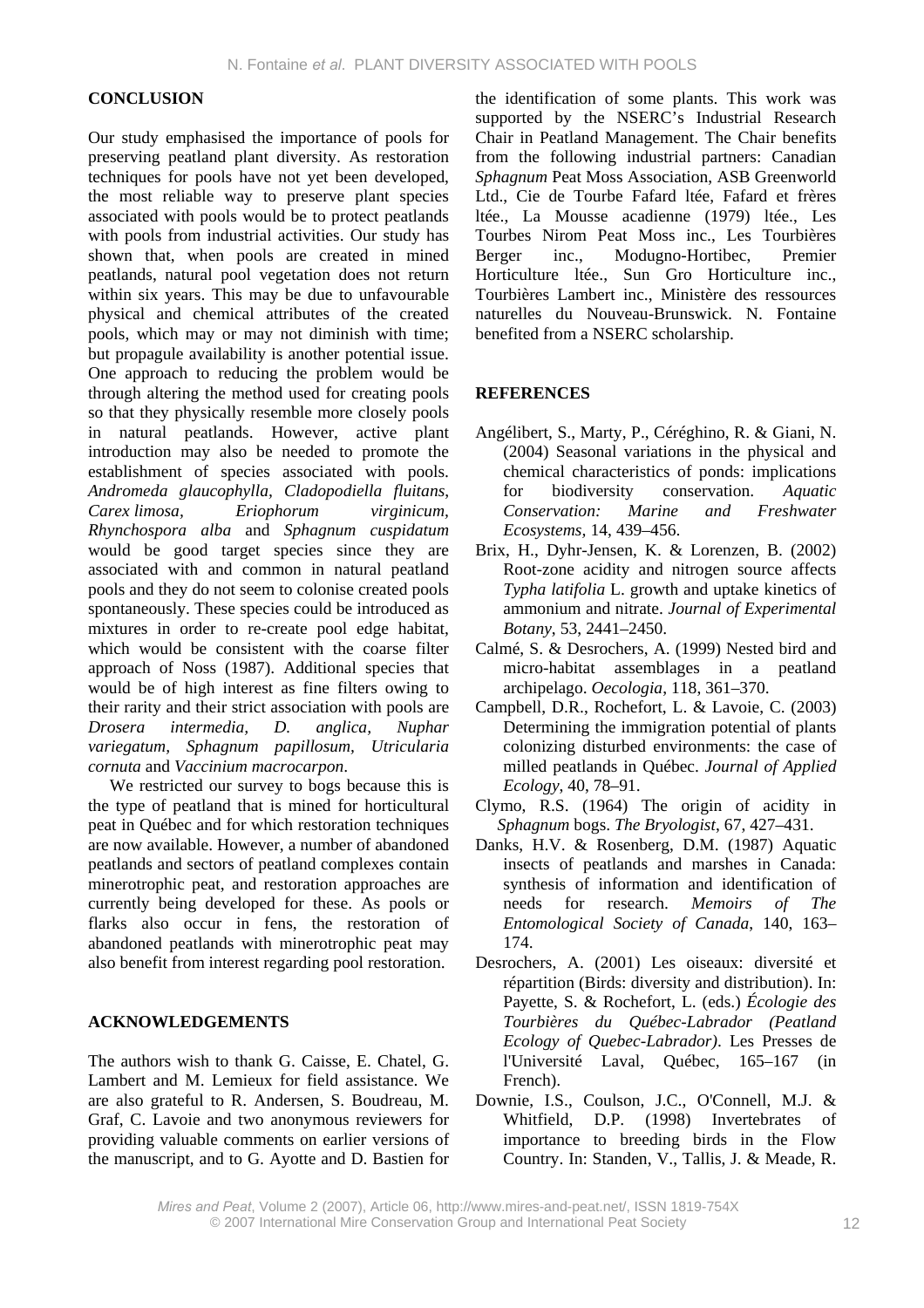(eds.) *Patterned Mires and Mire Pools. Origin and Development; Flora and Fauna,* British Ecological Society, London, 182–190.

- Drexler, J.Z. & Bedford, B.L. (2002) Pathways of nutrient loading and impacts on plant diversity in a New York peatland. *Wetlands*, 22, 263– 281.
- Dufour, A., Gadallah, F., Wagner, H.H., Guisan, A. & Buttler, A. (2006) Plant species richness and environmental heterogeneity in a mountain landscape: effects of variability and spatial configuration. *Ecography*, 29, 573–584.
- Environment Canada (2006) National Climate Data and Information Archive. http://www.climate. weatheroffice.ec.gc.ca/climateData/canada\_e.ht ml.
- Glaser, P.H. (1992) Raised bogs in Eastern North America: regional controls for species richness and floristic assemblages. *Journal of Ecology*, 80, 535–554.
- Grace, J.B. & Wetzel, R.G. (1981) Habitat partitioning and competitive displacement in cattails (*Typha*): experimental field studies. *The American Naturalist*, 118, 463–474.
- Guinan, L., O'Connor, Á., O'Connor, M. & Sheehy Skeffington, M. (1998) Small-scale vegetation patterns on a raised bog, Co. Offaly, and an Atlantic blanket bog, Co. Galway, Ireland. In: Standen, V., Tallis, J. & Meade, R. (eds.) *Patterned Mires and Mire Pools. Origin and Development; Flora and Fauna,* British Ecological Society, London, 66–86.
- Harrison, S., Ross, S.J. & Lawton, J.H. (1992) Beta diversity on geographic gradients in Britain. *Journal of Animal Ecology*, 61, 151–158.
- Huopalainen, M., Tuittila, E.-S., Vanha-Majamaa, I., Nousiainen, H., Laine, J. & Vasander, H. (2000) The potential of soil seed banks for revegetation of bogs in SW Finland after longterm aerial pollution. *Annales Botanici Fennici*, 37, 1–9.
- Huopalainen, M., Tuittila, E.S., Laine, J. & Vasander, H. (1998) Seed and spore bank in a cut-away peatland twenty years after abandonment. *International Peat Journal*, 8,  $42 - 51$
- Lamers, L.P.M., Farhoush, C., van Groenendael, J.M. & Roelofs, J. (1999) Calcareous groundwater raises bogs: the concept of ombrotrophy revisited. *Journal of Ecology*, 87, 639–648.
- Lavoie, C., Zimmermann, C. & Pellerin, S. (2001) Peatland restoration in southern Québec (Canada): a paleoecological perspective. *Écoscience*, 8, 247–258.
- Legendre, P. & Gallagher, E.D. (2001) Ecologically meaningful transformations for ordination of species data. *Oecologia*, 129, 271–280.
- Lindsay, R.A., Riggall, J. & Burd, F. (1985) The use of small-scale surface patterns in the classification of British peatlands. *Aquilo Series Botanica*, 21, 69–79.
- Lundholm, J.T. & Larson, D.W. (2003) Relationships between spatial environmental heterogeneity and plant species diversity on a limestone pavement. *Ecography*, 26, 715–722.
- MacArthur, R.H. & MacArthur, J.W. (1961) On bird species diversity. *Ecology*, 42, 594–598.
- Magurran, A.E. (2004) *Measuring Biological Diversity*. Malden, MA, 256 pp.
- Mazerolle, M.J. (2005) Peatlands and green frogs: a relationship regulated by acidity? *Écoscience*, 12, 60–67.
- Mazerolle, M.J., Poulin, M., Lavoie, C., Rochefort, L., Desrochers, A. & Drolet, B. (2006) Amphibian, arthropod, and vegetation patterns in natural and man-made bog pools: implications for restoration. *Freshwater Biology*, 51, 333–350.
- McNaughton, S.J. (1968) Autotoxic feedback in relation to germination and seedling growth in *Typha latifolia*. *Ecology*, 49, 367–369.
- Murkin, H.R. & Batt, B.D.J. (1987) The interactions of vertebrates and invertebrates in peatlands and marshes. *Memoirs of the Entomological Society of Canada*, 140, 15–30.
- Natural Resources Canada (2006) Canada's Wetlands, Distribution, Wetland Regions. http://terreshumides.cfl.scf.rncan.gc.ca/regions/ distribution\_e.htm
- Noss, R.F. (1987) From plant communities to landscapes in conservation inventories: a look at the Nature Conservancy (USA). *Biological Conservation*, 41, 11–37.
- Palmer, M.A., Bell, S.L. & Butterfield, I. (1992) A botanical classification of standing water in Britain: application for conservation and monitoring. *Aquatic Conservation: Marine and Freshwater Ecosystems*, 2, 125–143.
- Palmer, M.W. (1992) The coexistence of species in fractal landscapes. *The American Naturalist*, 139, 375–397.
- Pellerin, S. (2003) Des tourbières et des hommes. L'utilisation des tourbières dans la région de Rivière-du-Loup – L'Isle-Verte (Peatlands and man. Peatland use in the region of Rivière-du-Loup – L'Isle-Verte). *Le Naturaliste Canadien (The Canadian Naturalist),* 127, 18–23 (in French).
- PERG (undated) http://www.gret-perg.ulaval.ca/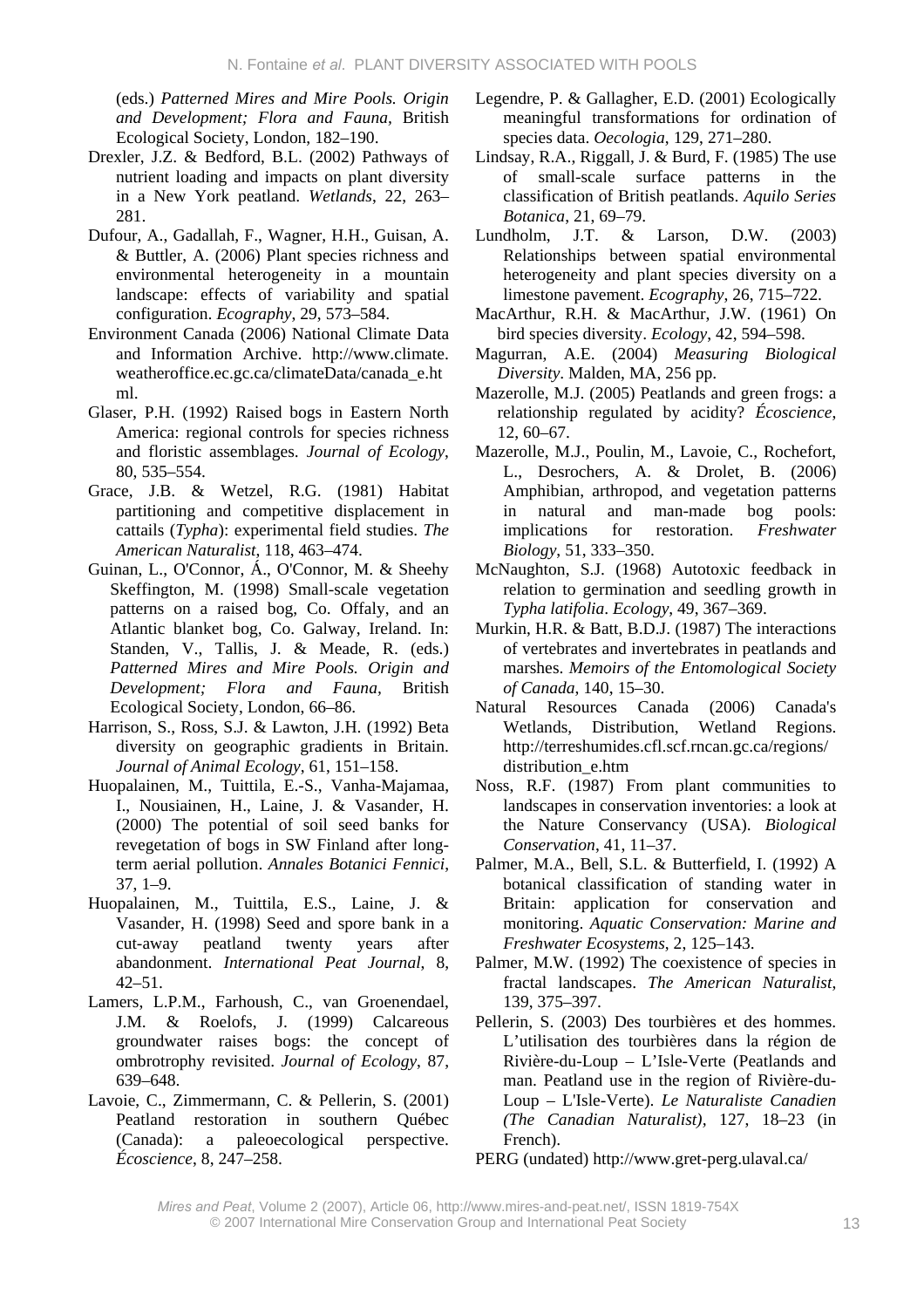- Poulin, M., Careau, D., Rochefort, L. & Desrochers, A. (2002) From satellite imagery to peatland vegetation diversity: how reliable are habitat maps? *Conservation Biology*, 6(2), 16. Online at: http://www.consecol.org/vol6/iss2/art16/
- Poulin, M., Rochefort, L. & Desrochers, A. (1999) Conservation of bog plant species assemblages: assessing the role of natural remnants in mined sites. *Applied Vegetation Science*, 2, 169–180.
- Poulin, M., Rochefort, L., Quinty, F. & Lavoie, C. (2005) Spontaneous revegetation of mined peatland in eastern Canada. *Canadian Journal of Botany*, 83, 539–557.
- Robitaille, A. & Saucier, J.-P. (1998) *Paysages régionaux du Québec méridional (Regional landscapes of southern Québec)*. Gouvernement du Québec, Québec, 214 pp. (in French).
- Rochefort, L., Quinty, F., Campeau, S., Johnson, K. & Malterer, T. (2003) North American approach to the restoration of *Sphagnum* dominated peatlands. *Wetlands Ecology and Management*, 11, 3–20.
- Salonen, V. (1987) Relationship between seed rain and the establishment of vegetation in two areas abandoned after peat harvesting. *Holarctic Ecology*, 10, 171–174.
- SAS Institute (1999–2001) SAS Proprietary Software, Release 8.02. SAS Institute Inc., Cary, N.C.
- SERi (2004) *The SER International Primer on Ecological Restoration*. www.ser.org & Tucson: Society for Ecological Restoration International.
- Smits, M.J.A., Van Duinen, G.A., Bosman, J.G., Brock, A.M.T., Javois, J., Kuper, J.T., Peeters, T.M.J., Peeters, M.A.J. & Esselink, H. (2002) Species richness in a species poor system: aquatic macroinvertebrates of Nigula Raba, an intact raised bog system in Estonia. In: Schmilewski, G. & Rochefort, L. (eds.) *Proceedings of the International Peat Symposium: Peat in Horticulture, Quality and Environmental Challenges*, International Peat Society, Jyväskylä, Finland, 283–291.
- Standen, V., Rees, D., Thomas, C.J. & Foster, G.N. (1998) The macro-invertebrate fauna of pools in open and forested patterned mire in the Sutherland Flows, North Scotland. In: Standen, V., Tallis, J. & Meade, R. (eds.) *Patterned Mires*  \_\_\_\_\_\_\_\_\_\_\_\_\_\_\_\_\_\_\_\_\_\_\_\_\_\_\_\_\_\_\_\_\_\_\_\_\_\_\_\_\_\_\_\_\_\_\_\_\_\_\_\_\_\_\_\_\_\_\_\_\_\_\_\_\_\_\_\_\_\_\_\_\_\_\_\_\_\_\_\_\_\_\_\_\_\_\_

*and Mire Pools. Origin and Development; Flora and Fauna,* British Ecological Society, London, 147–155.

- Statzner, B. & Moss, B. (2004) Linking ecological function, biodiversity and habitat: a mini-review focusing on older ecological literature. *Basic and Applied Ecology*, 5, 97–106.
- Steiner, N.C. & Kohler, W. (2003) Effects of landscape patterns on species richness - a modelling approach. *Agriculture, Ecosystems & Environment*, 98, 353–361.
- Sundberg, S., Hansson, J. & Rydin, H. (2006) Colonization of *Sphagnum* on land uplift islands in the Baltic Sea: time, area, distance and life history. *Journal of Biogeography*, 33, 1479– 1491.
- ter Braak, C.J.F. & Smilauer, P. (1998) Canoco release 4: reference manual and user's guide to Canoco for Windows: software for Canonical Community Ordination. Ithaca, New York, USA, 500 pp.
- van Duinen, G.-J.A., Brock, A.M.T., Kuper, J.T., Leuven, R.S.E.W., Peeters, T.M.J., Roelofs, J.G.M., van der Velde, G., Verberk, W.C.E.P. & Esselink, H. (2003) Do restoration measures rehabilitate fauna diversity in raised bogs? A comparative study on aquatic macroinvertebrates. *Wetlands Ecology and Management*, 11, 447–459.
- Verberk, W.C.E.P., van Duinen, G.A., Brock, A.M.T., Leuven, R.S.E.W., Siepel, H., Verdonschot, P.F.M., van der Velde, G. & Esselink, H. (2006) Importance of landscape heterogeneity for the conservation of aquatic macroinvertebrate diversity in bog landscapes. *Journal for Nature Conservation*, 14, 78–90.
- Vitt, D.H., Li, Y. & Belland, R.J. (1995) Patterns of bryophyte diversity in peatlands of continental Western Canada. *The Bryologist*, 98, 218–227.
- Williams, P., Whitfield, M., Biggs, J., Bray, S., Fox, G., Nicolet, P. & Sear, D. (2004) Comparative biodiversity of rivers, streams, ditches and ponds in an agricultural landscape in southern England. *Biological Conservation*, 115, 329– 341.

*Submitted 22 Dec 2006, final revision 14 Jun 2007 Editor: Olivia Bragg*

Author for correspondence: Natacha Fontaine, Peatland Ecology Research Group and Centre d'Études Nordiques, Université Laval, Pavillon Paul-Comtois, Québec, G1K 7P4, Canada. Tel: +01 418 656-2131 ext. 3595; Fax: +01 418 656-7856; E-mail: natacha.fontaine.1@ulaval.ca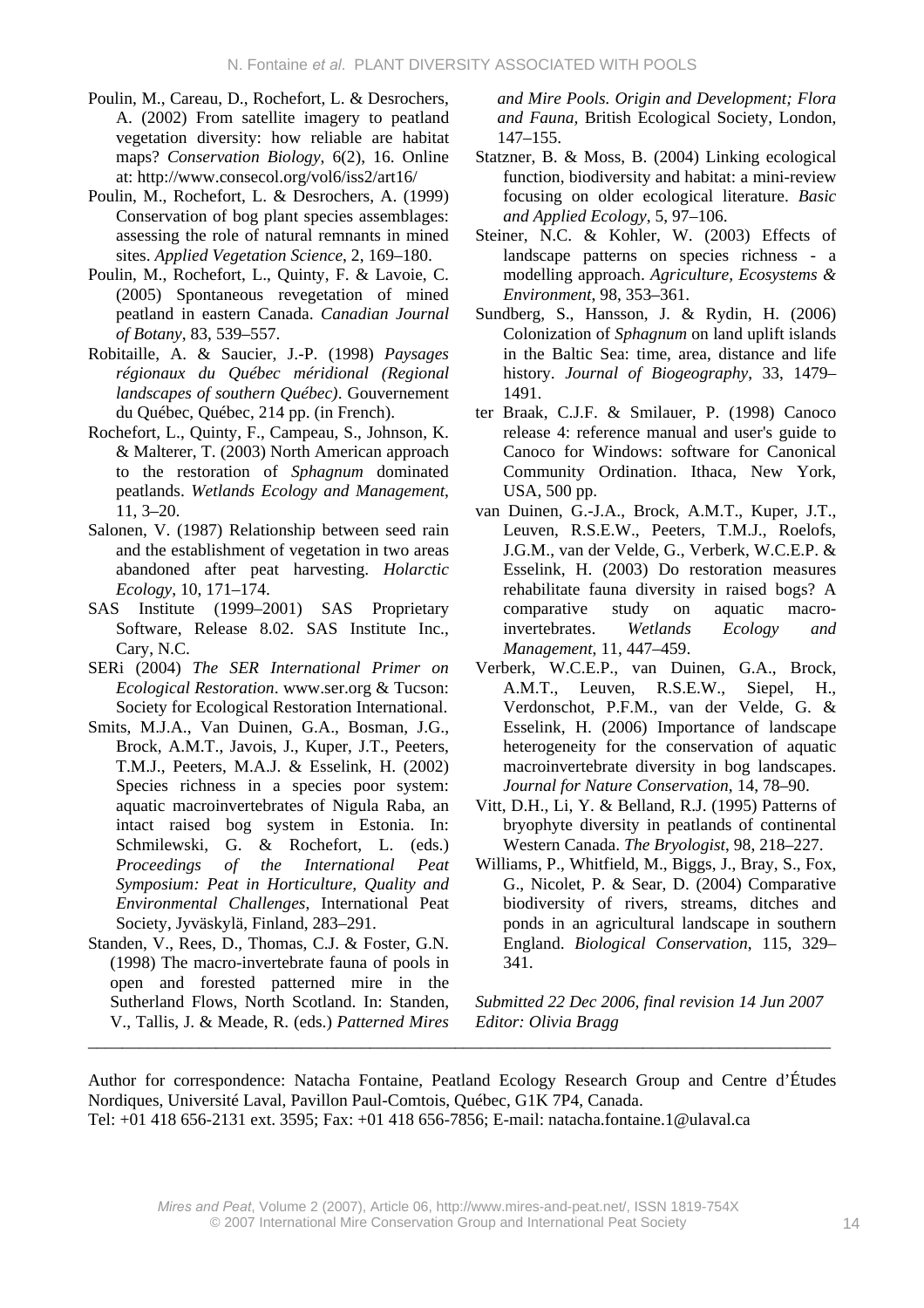Appendix 1. List of species and their percentage occurrence in quadrats around pools and distant from pools in six natural and one restored peatlands. Species are ordered according to their occurrence around natural pools in order to aid interpretation. Species in bold type are those mentioned in the text and shown in the Figures.

|            |                                                             | <b>Natural</b> |                  | <b>Natural Restored Restored</b> |                  |
|------------|-------------------------------------------------------------|----------------|------------------|----------------------------------|------------------|
| Code       | <b>Species</b>                                              | pool           | non-pool         | pool                             | non-pool         |
|            | number of quadrats                                          | 180            | 180              | 48                               | 48               |
| chacal     | Chamaedaphne calyculata (L.) Moench                         | 71             | 86               | 58                               | 92               |
| rhyalb     | Rhynchospora alba (L.) Vahl.                                | 69             | $\boldsymbol{0}$ | $\bf{0}$                         | $\boldsymbol{0}$ |
| <b>MAG</b> | Sphagnum magellanicum Brid.                                 | 69             | 46               | 56                               | 71               |
| vacoxy     | Vaccinium oxycoccos L.                                      | 54             | 72               | 50                               | 83               |
| <b>CUS</b> | Sphagnum cuspidatum Ehrh. ex Hoffm.                         | 51             | $\boldsymbol{0}$ | $\overline{2}$                   | $\boldsymbol{0}$ |
| <b>RUB</b> | Sphagnum rubellum Wils.                                     | 50             | 82               | 85                               | 100              |
| carlim     | Carex limosa L.                                             | 46             | $\mathbf{1}$     | $\boldsymbol{0}$                 | 0                |
| erivir     | Eriophorum virginicum L.                                    | 46             | 11               | $\boldsymbol{0}$                 | $\bf{0}$         |
| drorot     | Drosera rotundifolia L.                                     | 36             | 9                | 46                               | 85               |
| andgla     | Andromeda polifolia L. var. glaucophylla (Link) DC.         | 30             | 12               | $\bf{0}$                         | $\boldsymbol{0}$ |
| claflu     | Cladopodiella fluitans (Nees) H. Buch                       | 30             | 1                | $\boldsymbol{0}$                 | 0                |
| <b>FAL</b> | Sphagnum fallax (Klinggr.) Klinggr.                         | 25             | 9                | 8                                | $\boldsymbol{0}$ |
| sarpur     | Sarracenia purpurea L.                                      | 19             | 10               | 10                               | 19               |
| kalang     | Kalmia angustifolia L.                                      | 16             | 82               | 10                               | 42               |
| kalpol     | Kalmia polifolia Wangenh.                                   | 16             | 51               | $\theta$                         | 8                |
| <b>PAP</b> | Sphagnum papillosum Lindb.                                  | 14             | 1                | 2                                | $\bf{0}$         |
| droint     | Drosera intermedia Hayne                                    | 13             | $\boldsymbol{0}$ | $\boldsymbol{0}$                 | $\bf{0}$         |
| droang     | Drosera anglica Huds.                                       | 12             | $\bf{0}$         | $\mathbf{0}$                     | $\mathbf 0$      |
| <b>FUS</b> | Sphagnum fuscum (Schimp.) Klinggr.                          | 11             | 59               | 71                               | 42               |
| nuplut     | Nuphar lutea (L.) Sm. ssp. variegata (Dur.) E.O. Beal       | 11             | $\boldsymbol{0}$ | $\bf{0}$                         | $\boldsymbol{0}$ |
| warflu     | Warnstorfia fluitans (Hedw.) Loeske                         | 9              | $\boldsymbol{0}$ | $\bf{0}$                         | $\boldsymbol{2}$ |
| rhogro     | Rhododendron groenlandicum (Oeder) K.A. Kron & Judd         | 7              | 77               | 29                               | 90               |
| caroli     | Carex oligosperma Michx.                                    | 6              | 16               | $\overline{0}$                   | $\theta$         |
| utrcor     | Utricularia cornuta Michx.                                  | 5              | $\boldsymbol{0}$ | 0                                | 0                |
| vacmac     | Vaccinium macrocarpon Ait.                                  | 5              | $\bf{0}$         | $\bf{0}$                         | 0                |
| <b>MAJ</b> | Sphagnum majus (Russ.) C. Jens.                             | 4              |                  | 0                                | $\theta$         |
| vacang     | Vaccinium angustifolium Ait.                                | 4              | 21               | 4                                | 33               |
| betmic     | Betula michauxii Spach                                      | 4              | 8                | $\theta$                         | $\overline{0}$   |
| <b>ANG</b> | Sphagnum angustifolium (C. Jens. ex Russ.) C. Jens. in Tolf | 3              | 20               | 10                               | 33               |
| polstr     | Polytrichum strictum Brid.                                  | 3              | 48               | 48                               | <b>100</b>       |
| mylano     | Mylia anomala (Hook.) Gray                                  | 3              | 14               | 25                               | 44               |
| plable     | Platanthera blephariglottis (Willd.) Lindl.                 | 3              | 1                | $\boldsymbol{0}$                 | $\overline{0}$   |
| eriang     | Eriophorum angustifolium Honckeny                           | 3              | $\overline{0}$   | 23                               | 15               |
| <b>FIM</b> | Sphagnum fimbriatum Wils. in Wils. & Hook. f. in Hook. f.   | 3              | $\overline{0}$   | $\mathbf{0}$                     | $\overline{0}$   |
| erivag     | Eriophorum vaginatum L.                                     | $\overline{2}$ | 22               | 35                               | 90               |
| picmar     | Picea mariana (P. Mill.) B.S.P.                             | $\overline{c}$ | 20               | $\theta$                         | 10               |
| dicund     | Dicranum undulatum Brid.                                    | $\overline{2}$ | 6                | 0                                | $\theta$         |
| cartri     | Carex trisperma Dewey                                       |                | 4                | 4                                | 27               |
| rubcha     | Rubus chamaemorus L.                                        | 1              | 27               | $\theta$                         | 4                |
| larlar     | Larix laricina (Du Roi) K. Koch                             |                | 8                | $\boldsymbol{0}$                 | $\boldsymbol{0}$ |

*Mires and Peat*, Volume 2 (2007), Article 06, http://www.mires-and-peat.net/, ISSN 1819-754X © 2007 International Mire Conservation Group and International Peat Society 15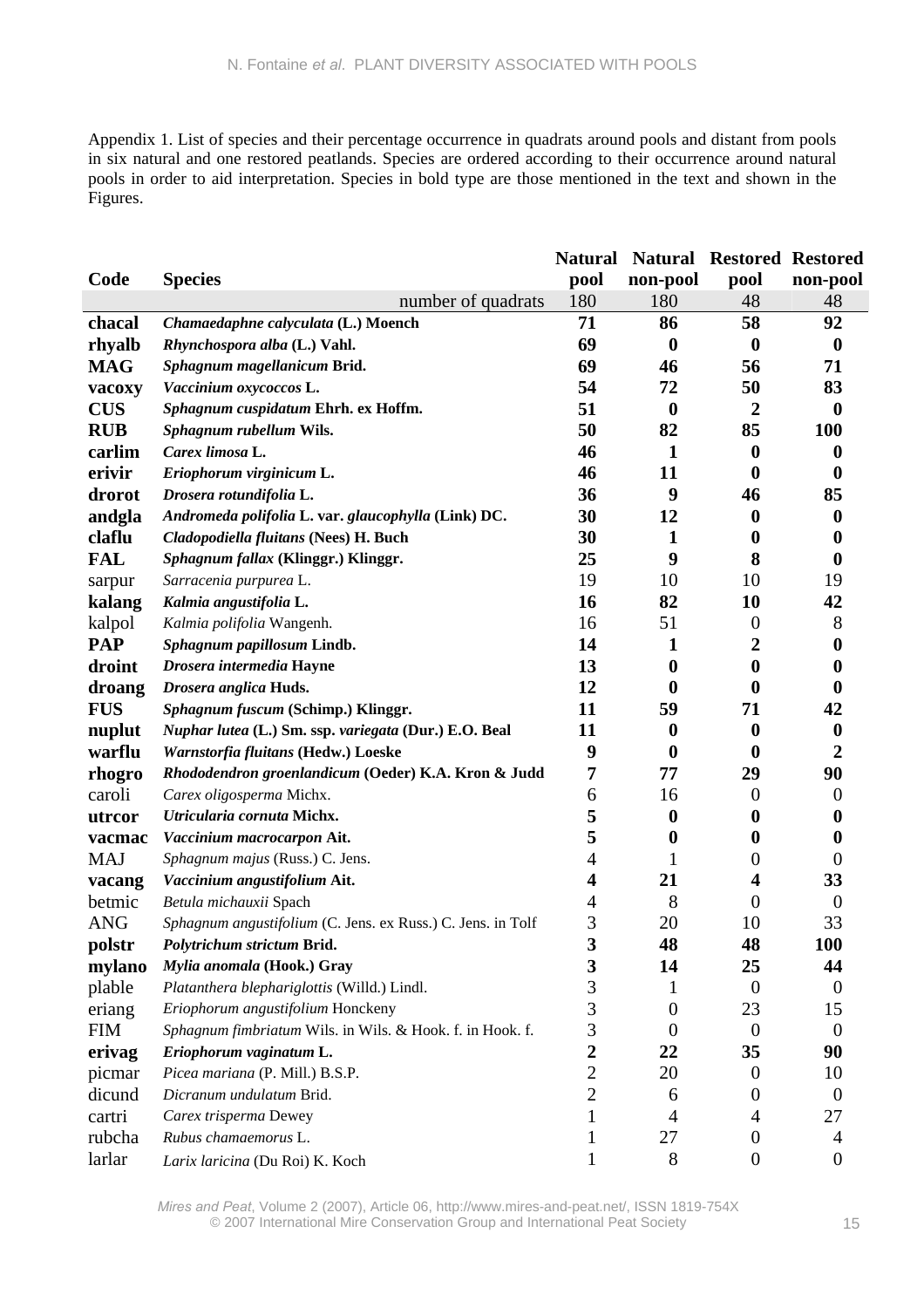|            |                                                    | <b>Natural</b>   |                  | <b>Natural Restored Restored</b> |                         |
|------------|----------------------------------------------------|------------------|------------------|----------------------------------|-------------------------|
| Code       | <b>Species</b>                                     | pool             | non-pool         | pool                             | non-pool                |
|            | number of quadrats                                 | 180              | 180              | 48                               | 48                      |
| maitri     | Maianthemum trifolium (L.) Sloboda                 |                  | 6                | $\theta$                         | $\theta$                |
| sciatr     | Scirpus atrocinctus Fern.                          |                  | $\overline{0}$   | 8                                | 15                      |
| junpel     | Juncus pelocarpus E. Mey.                          |                  | $\overline{0}$   | 0                                | $\boldsymbol{0}$        |
| xyrmon     | Xyris montana Ries                                 |                  | $\theta$         | 0                                | 0                       |
| claran     | Cladina rangiferina (L.) Nyl.                      | 0                | 16               | 2                                | 8                       |
| plesch     | Pleurozium schreberi (Brid.) Mitt.                 | 0                | 9                | $\boldsymbol{0}$                 | 0                       |
| calmit     | Cladina mitis (Sandst.) Hustich                    | 0                | 8                | 0                                | 8                       |
| claste     | Cladina stellaris (Opiz) Brodo                     | 0                | 7                | 0                                | 10                      |
| empnig     | Empetrum nigrum L.                                 | 0                | 6                | 0                                | $\theta$                |
| rhocan     | Rhododendron canadense (L.) Torr.                  | 0                | 4                | 2                                | 8                       |
| clachl     | Cladonia chlorophaea (Florke ex Sommerf.) Sprengel | 0                | 3                | $\boldsymbol{0}$                 | $\boldsymbol{0}$        |
| clacri     | Cladonia crispata (Ach.) Flotow                    | 0                | 3                | 0                                | $\Omega$                |
| elequi     | Eleocharis quinqueflora (F.X. Hartman) Schwarz     | 0                | 3                | 0                                | 0                       |
| gauhis     | Gaultheria hispidula (L.) Muhl. ex Bigelow         | 0                | 3                | 0                                | 0                       |
|            | nemmuc Nemopanthus mucronatus (L.) Loes.           | 0                | 3                | 0                                | $\theta$                |
| aromel     | Aronia melanocarpa (Michx.) Ell.                   | 0                | $\overline{c}$   | 2                                | 0                       |
| dicpol     | Dicranum polysetum Sw.                             | 0                | 1                | 0                                | 0                       |
| pticil     | Ptilidium ciliare (L.) Hampe                       | 0                | 1                | $\theta$                         | $\theta$                |
| clasqu     | Cladonia squamosa Hoffm.                           | 0                |                  | 0                                | $\theta$                |
| <b>RIP</b> | Sphagnum riparium Ångstr.                          | 0                |                  | 0                                | 0                       |
| vibcas     | Viburnum cassinoides L.                            |                  |                  | 0                                | 0                       |
| typlat     | Typha latifolia L.                                 | 0                | 0                | 69                               | 2                       |
| calcan     | Calamagrostis canadensis (Michx.) Beauv.           | 0                | 0                | 38                               | 27                      |
| carcan     | Carex canescens L.                                 |                  | 0                | 23                               | 6                       |
| lopinc     | Lophozia incisa (Schrad.) Dumort.                  |                  | 0                | 19                               | 4                       |
| salsp      | Salix sp.                                          |                  | 0                | 19                               |                         |
| junbre     | Juncus brevicaudatus (Engelm.) Fern.               |                  | 0                | 10                               | 0                       |
| equiary    | Equisetum arvense L.                               |                  | $\theta$         | 6                                |                         |
| lycuni     | Lycopus uniflorus Michx.                           |                  | 0                | 6                                | 0                       |
| solgra     | Solidago graminifolia (L.) Salisb.                 | 0                | 0                | Δ                                | 6                       |
| aulpal     | Aulacomnium palustre (Hedw.) Schwaegr.             | 0                | $\boldsymbol{0}$ | 4                                | $\overline{0}$          |
| onosen     | Onoclea sensibilis L.                              | 0                | $\overline{0}$   | 4                                | $\Omega$                |
| rumcri     | Rumex crispus L.                                   | 0                | $\overline{0}$   | 4                                | $\theta$                |
| betpap     | Betula papyrifera Marsh.                           | 0                | $\boldsymbol{0}$ | $\overline{2}$                   | 10                      |
| arahis     | Aralia hispida Vent.                               | 0                | 0                | $\overline{c}$                   | 4                       |
| astpun     | Aster puniceus L.                                  | 0                | $\theta$         | $\overline{c}$                   | 2                       |
| betcor     | Betula cordifolia Regel                            | 0                | $\boldsymbol{0}$ | $\overline{c}$                   | $\overline{\mathbf{c}}$ |
| diccer     | Dicranella cerviculata (Hedw.) Schimp.             | O                | $\overline{0}$   | $\overline{c}$                   | $\overline{c}$          |
| solrug     | Solidago rugosa P. Mill.                           | 0                | $\boldsymbol{0}$ | $\overline{c}$                   | $\overline{2}$          |
| SQU        | Sphagnum squarrosum Crome                          |                  | $\boldsymbol{0}$ | $\overline{c}$                   | $\boldsymbol{0}$        |
| warexa     | Warnstorfia exannulata (Schimp. in B.S.G.) Loeske  | O                | 0                | $\overline{c}$                   | $\boldsymbol{0}$        |
| poptre     | Populus tremuloides Michx.                         | O                | $\overline{0}$   | $\overline{0}$                   | 21                      |
| spilat     | Spiraea latifolia (Ait.) Borkh.                    | 0                | $\boldsymbol{0}$ | $\overline{0}$                   | 4                       |
| rubida     | Rubus idaeus L.                                    | $\boldsymbol{0}$ | $\boldsymbol{0}$ | $\boldsymbol{0}$                 | $\overline{c}$          |